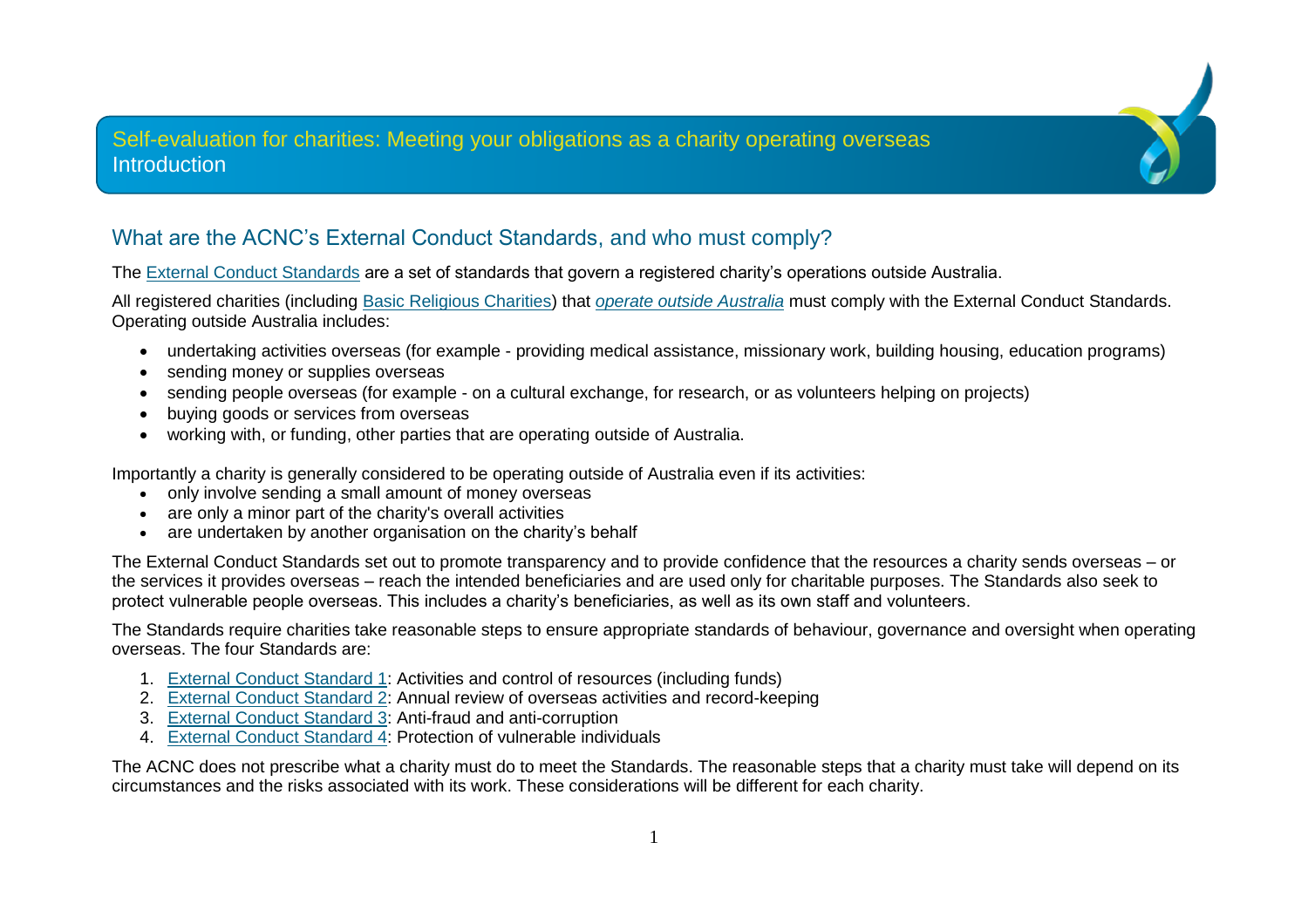#### Self-evaluation for charities: Meeting your obligations as a charity operating overseas **Introduction**

The External Conduct Standards apply *in addition* to the [ACNC's Governance Standards.](https://www.acnc.gov.au/for-charities/manage-your-charity/governance-hub/governance-standards/5-duties-responsible-persons) The External Conduct Standards operate in a similar way to the Governance Standards - both impose reasonable levels of oversight and standards of governance rather than specific steps for charities to take.

There are some exclusions from the External Conduct Standards. Read our [detailed guidance](https://www.acnc.gov.au/for-charities/manage-your-charity/governance-hub/acnc-external-conduct-standards/when-do-external) for more information.

#### How to complete this self-evaluation

Before you begin, your charity should consider its circumstances. Ask yourselves:

- **What does your charity do?** Think about your charity's objects, the activities and programs your charity delivers overseas and the scope of those activities, including the value of any funds your charity sends overseas.
- **Where are your charity's activities located?** Different countries face different challenges. This can be due to environmental disasters, the threat of war or terrorism, poor in-country regulatory oversight, lack of banking systems, language barriers and different customs.
- **Who is involved?** People your charity encounters, including beneficiaries, volunteers, employees and contractors and those people or organisations your charity might work with overseas.
- **How is your charity run?** The mix of skills and experience of the board, how decisions are made, and how the charity is funded. Also, consider if you intend to oversee your charity's overseas activities from Australia or in-country.
- **What are the risks most relevant to your charity's work?** Consider your responses to the questions above to identify the risks your charity needs to manage.

The self-evaluation poses questions and prompts your charity to describe the steps it is taking to meet the External Conduct Standards.

The questions and examples in this self-evaluation are intended as a guide only, as each charity's circumstances are unique. Your charity may use different terminology or have different structures to those used here, so consider the broader intent of this self-evaluation.

This is not a compulsory or comprehensive list of requirements. Based on the risks your charity faces, you may need to consider if these are appropriate for your circumstances or whether there are other precautions your charity needs to take to meets its requirements.

When your charity identifies any areas for improvement, it should create an action plan to address those issues.

And while answering 'no' to any one question doesn't necessarily indicate that your charity is not complying, it should prompt you to examine in more detail your charity's wider circumstances.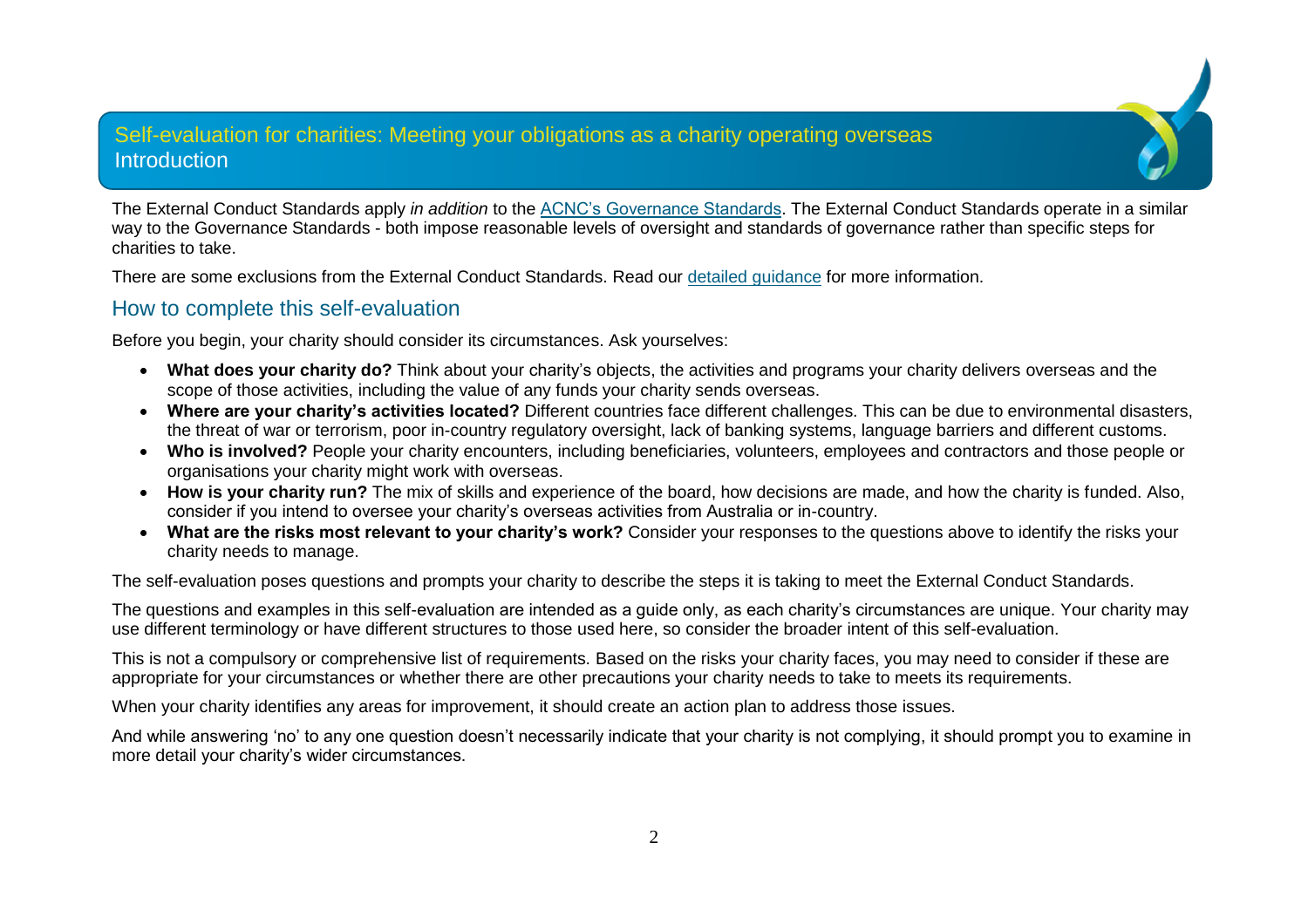## Self-evaluation for charities: Meeting your obligations as a charity operating overseas Part 1: External Conduct Standard 1

## External Conduct Standard 1: Activities and control of resources (including funds)

[External Conduct Standard 1](https://www.acnc.gov.au/for-charities/manage-your-charity/governance-hub/acnc-external-conduct-standards/external-conduct-2) requires a charity:

- to take reasonable steps to ensure its activities outside Australia are consistent with its purposes [and character](https://www.acnc.gov.au/tools/topic-guides/charitable-purpose) as a not-for-profit entity, and
- to have reasonable internal controls in place to ensure resources used outside Australia including those resources given to [third](https://www.acnc.gov.au/for-charities/manage-your-charity/governance-hub/acnc-external-conduct-standards/when-do-external) [parties](https://www.acnc.gov.au/for-charities/manage-your-charity/governance-hub/acnc-external-conduct-standards/when-do-external) – are used in a way consistent with the charity's purposes and character as a not-for-profit entity.

Charities must also maintain reasonable internal controls in relation to its activities outside Australia to ensure it complies with Australian laws regulating:

- money laundering **•** people smuggling
- 
- sexual offences against children taxation taxation
- slavery and slavery-like conditions bribery
- trafficking in individuals and debt bondage
- 
- financing of terrorism  $\bullet$  international sanctions
	-
	-

| Questions for your charity, and examples of reasonable steps it can take                                                                                                                                                                                                                                                                                                                                                  | <b>Response:</b>                  | Describe steps taken and                                                                                                                                                                                                    | <b>Is action</b> |
|---------------------------------------------------------------------------------------------------------------------------------------------------------------------------------------------------------------------------------------------------------------------------------------------------------------------------------------------------------------------------------------------------------------------------|-----------------------------------|-----------------------------------------------------------------------------------------------------------------------------------------------------------------------------------------------------------------------------|------------------|
|                                                                                                                                                                                                                                                                                                                                                                                                                           | <b>Yes/No/NA</b>                  | demonstrate evidence                                                                                                                                                                                                        | required?        |
| Does your charity have a process for sound decision making processes?<br>All overseas activities and/or resources align with the charity's purpose and<br>are consistent with what is in the charity's governing documents.<br>Clear decision-making and approval policies and processes are in place, and<br>decisions are recorded.<br>All overseas projects are assessed and formally approved prior to<br>commencing. | $\checkmark$<br>$\checkmark$<br>√ | Questions in the Project<br>Application form are designed to<br>detect if the project fits with<br>WBTA's purpose & character.<br>The third parties involved are<br>predominantly Christian<br>organisations and inherently |                  |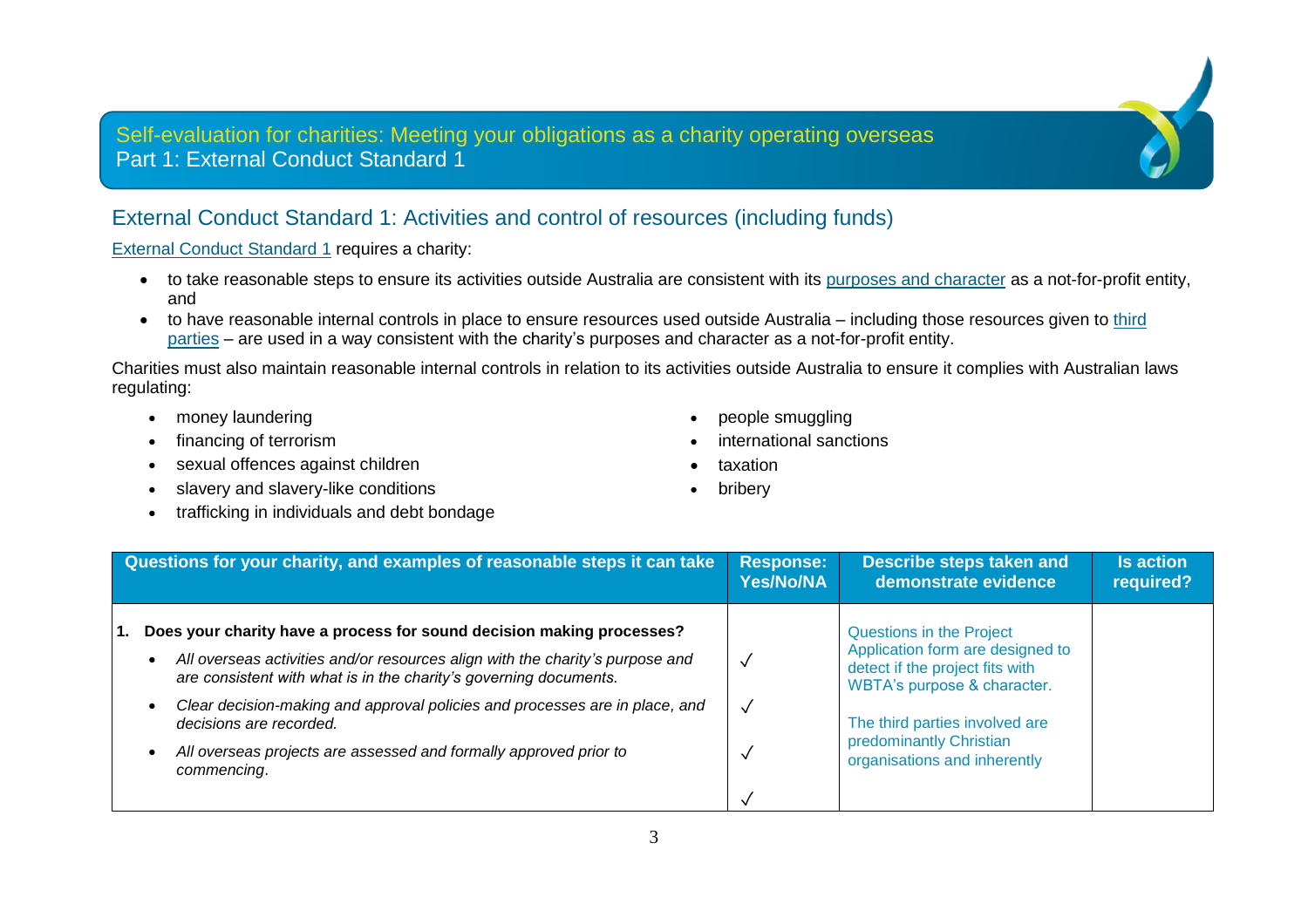|    | Risks are identified when deciding which activities to undertake and how<br>resources are used; consideration is given to mitigation and management<br>strategies to address those risks.                                                                                                                     |                              | aligned with WBTA's purpose and<br>character.<br>A risk assessment is done for<br>each project prior to approval,<br>which includes consideration of<br>mitigation and management<br>strategies.<br>The Half Yearly Report Form<br>gives opportunity for problems to<br>be reported and project risks to be<br>re-assessed.                                                                      |  |
|----|---------------------------------------------------------------------------------------------------------------------------------------------------------------------------------------------------------------------------------------------------------------------------------------------------------------|------------------------------|--------------------------------------------------------------------------------------------------------------------------------------------------------------------------------------------------------------------------------------------------------------------------------------------------------------------------------------------------------------------------------------------------|--|
| 2. | Does your charity take steps to engage suitable staff and volunteers?<br>Thorough recruitment processes for staff and volunteers that include<br>appropriate background and vetting checks.<br>New staff are provided training and support to understand their responsibilities<br>and how to raise concerns. | ✓<br>$\checkmark$            | All WBTA staff & volunteers are<br>vetted comprehensively and must<br>have a current Working with<br>Children Check.<br>All staff & volunteers must sign<br>and abide by the WBTA Code of<br>Conduct.<br><b>WBTA's Whistleblower Policy and</b><br>Fraud & Mismanagement<br>Prevention Policy encourage the<br>reporting of problems and help<br>prevent the occurrence of further<br>instances. |  |
|    | 3. Does your charity take steps to ensure it is helping its intended<br>beneficiaries?<br>Your charity's beneficiaries are clearly defined and documented.<br>Activities and projects are regularly assessed to ensure they are meeting the<br>needs of the intended beneficiaries.                           | $\checkmark$<br>$\checkmark$ | Beneficiaries are clearly identified<br>in the Application Process.<br>Projects are reviewed every 2<br>years and written reports are<br>required every 6 months. The                                                                                                                                                                                                                            |  |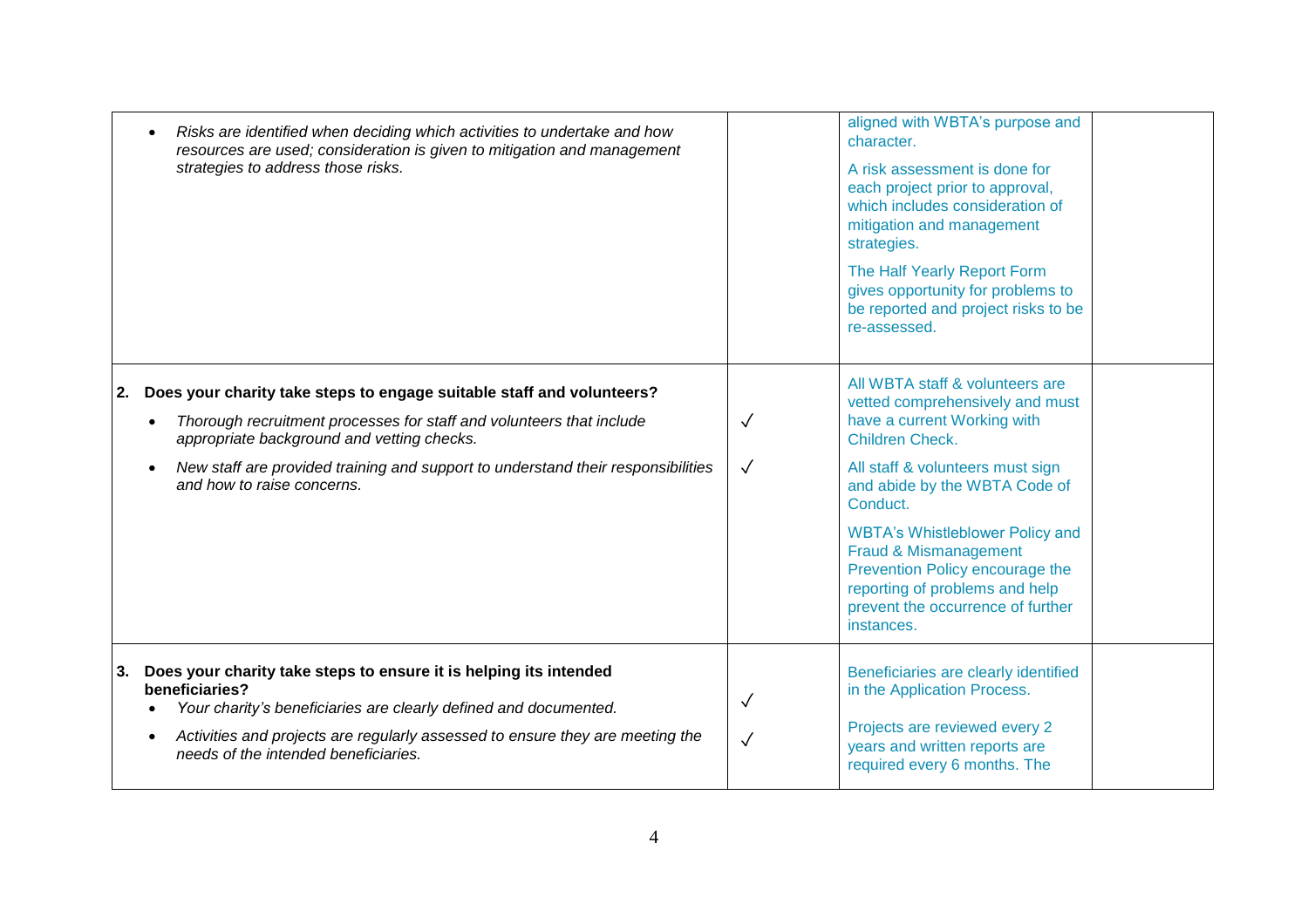| Procedures are in place to ensure the aid reaches the charity's intended<br>beneficiaries.                                                                                                                                                                                                                                                                                                                           | $\checkmark$                 | report form asks for an update on<br>beneficiaries.<br><b>WBTA only transfers funds to</b><br>third parties who have adequate<br>risk and financial controls.                                                                                                                                                                                                                                                                                                                                                                                       |  |
|----------------------------------------------------------------------------------------------------------------------------------------------------------------------------------------------------------------------------------------------------------------------------------------------------------------------------------------------------------------------------------------------------------------------|------------------------------|-----------------------------------------------------------------------------------------------------------------------------------------------------------------------------------------------------------------------------------------------------------------------------------------------------------------------------------------------------------------------------------------------------------------------------------------------------------------------------------------------------------------------------------------------------|--|
| 4. Does your charity monitor its activities and projects outside Australia?<br>Overseas projects are regularly monitored to ensure they are<br>consistent with charity's purpose and character as a not-for-profit<br>$\circ$<br>entity;<br>achieving the desired outcomes; and<br>$\circ$<br>to ensure any risks or issues are identified.<br>$\circ$<br>The Board regularly reviews project and financial reports. | $\checkmark$<br>$\checkmark$ | Projects are reviewed every 2<br>years and written reports are<br>required every 6 months.<br>The 6 monthly report seeks up to<br>date information on changes to<br>the third party's organisational<br>structure, relationships with local<br>people & organisations, possible<br>conflicts of interest, issues related<br>to safeguarding policies &<br>practices, and fundraising. Project<br>progress is reported, as well as<br>problems that could pose a<br>potential risk.<br>The Board reviews all current<br>overseas projects regularly. |  |
| 5. Does your charity monitor its resources used outside of Australia?<br>Your charity has an asset register for all its equipment, and this is reviewed<br>regularly<br>Your charity makes sure its equipment is stored securely.                                                                                                                                                                                    | <b>NA</b><br><b>NA</b>       |                                                                                                                                                                                                                                                                                                                                                                                                                                                                                                                                                     |  |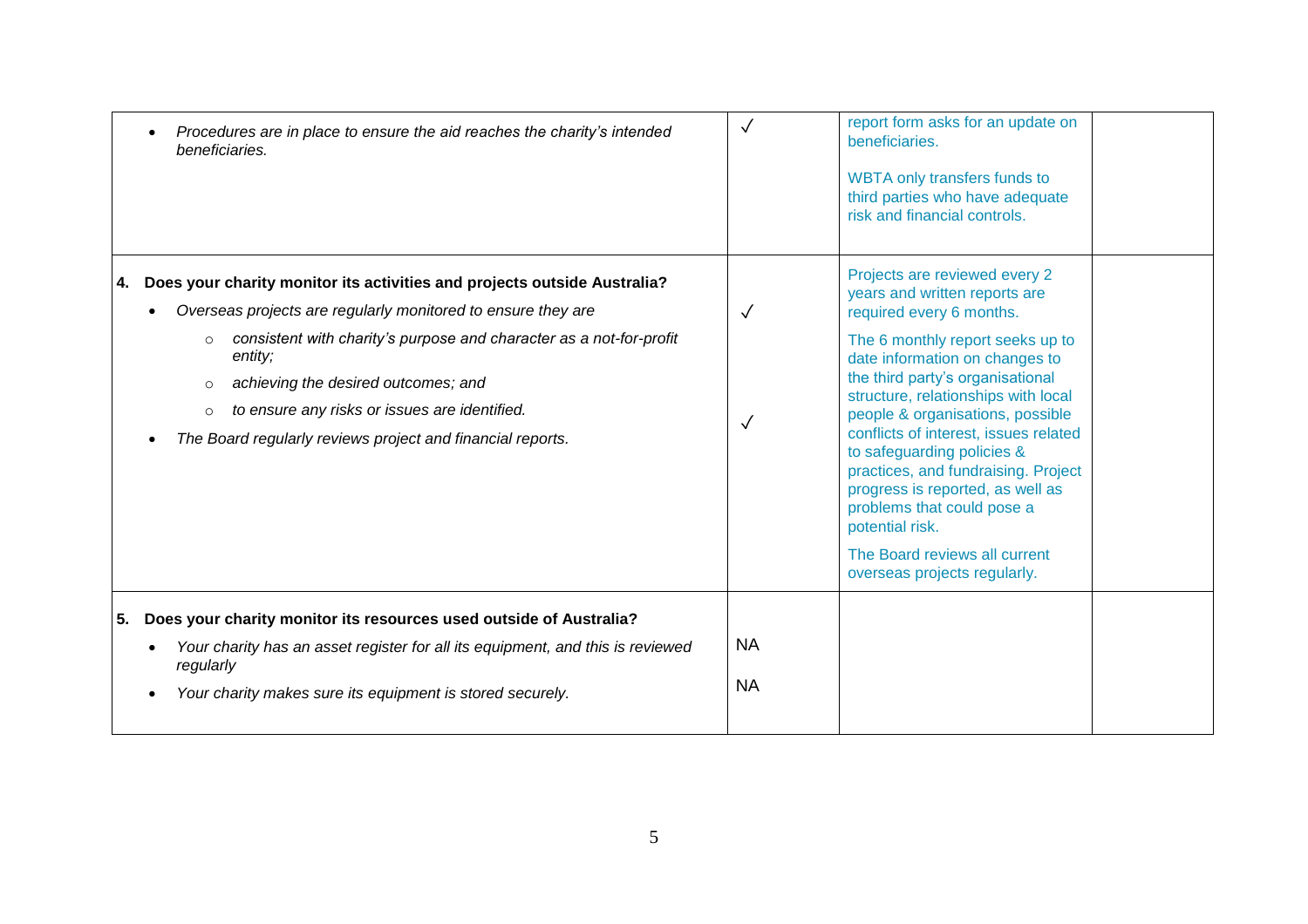|    | 6. Does your charity have a process for identifying if things go wrong?<br>Your charity develops and implements procedures to detect financial<br>$\bullet$<br>wrongdoing.<br>Records of transactions are retained and reviewed for accuracy and<br>$\bullet$<br>consistency with approved funding levels, with discrepancies acted upon.<br>Processes in place allowing staff, volunteers, third parties and beneficiaries to<br>report suspected wrongdoing without fear, recrimination or disadvantage. | $\checkmark$<br>$\checkmark$<br>$\checkmark$ | <b>WBTA's Whistleblower Policy and</b><br>Fraud & Mismanagement<br>Prevention Policy encourage the<br>reporting of problems.<br>Secure financial processes and<br>regular reporting back to WBTA<br>provide checks that funds are<br>received into project accounts.                                                                                                                                                                                                                  |
|----|------------------------------------------------------------------------------------------------------------------------------------------------------------------------------------------------------------------------------------------------------------------------------------------------------------------------------------------------------------------------------------------------------------------------------------------------------------------------------------------------------------|----------------------------------------------|---------------------------------------------------------------------------------------------------------------------------------------------------------------------------------------------------------------------------------------------------------------------------------------------------------------------------------------------------------------------------------------------------------------------------------------------------------------------------------------|
| 7. | Does your charity take steps to ensure it is helping intended beneficiaries?<br>Your charity's beneficiaries are clearly defined and documented<br>$\bullet$<br>Activities and projects are regularly assessed to ensure they are meeting the<br>needs of the intended beneficiaries.<br>Procedures ensuring financial and other aid reaches the charity's intended<br>$\bullet$<br>beneficiaries are in place.                                                                                            | $\checkmark$<br>$\checkmark$<br>$\checkmark$ | Projects are reviewed every 2<br>years and written reports are<br>required every 6 months.<br>Secure financial processes and<br>regular reporting back to WBTA<br>provide checks that funds are<br>received into project accounts.                                                                                                                                                                                                                                                    |
| 8. | Does your charity take steps to ensure it is engaging with appropriate third<br>parties?<br>Your charity prioritises ethical conduct and sound financial management as<br>$\bullet$<br>key criteria when selecting third parties.<br>Your charity has processes in place to check third parties' reputation and<br>experience in order to determine their suitability and whether they are<br>providing genuine services.                                                                                  | $\checkmark$<br>$\checkmark$                 | <b>Questions in the Project</b><br>Application form are designed to<br>detect if the project fits with<br>WBTA's purpose & character.<br><b>WBTA works primarily with</b><br>associated organisations with<br>whom strong relationships exist,<br>and that have externally audited<br>financial systems. Many projects<br>are directly associated with WBTA<br>members in the field.<br>A Third Party Assessment Form is<br>completed for each Third Party<br>that WBTA engages with. |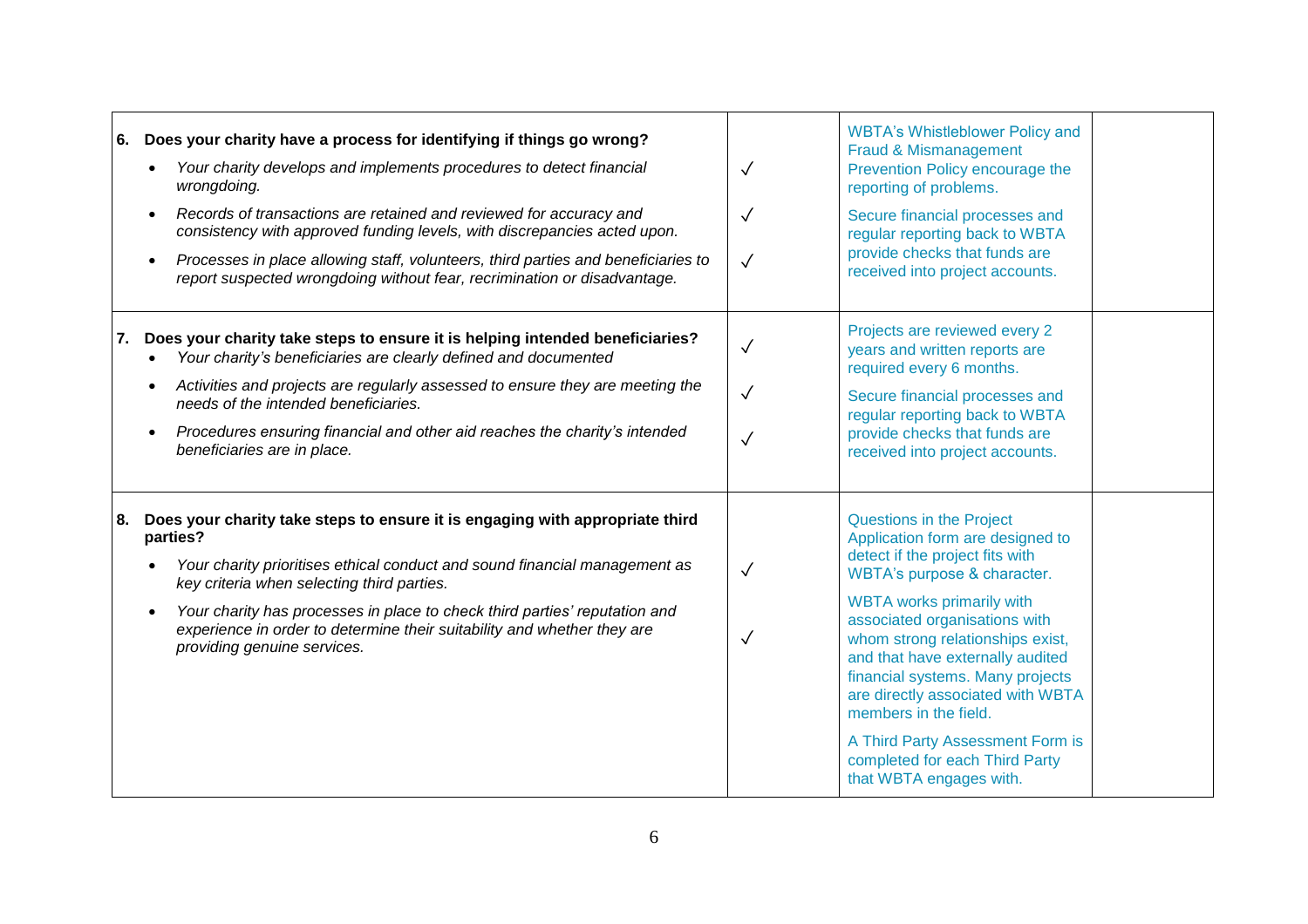| Does your charity have oversight of how third parties deal with charity funds<br>l 9.<br>or resources used outside Australia?<br>There are written agreements setting out everyone's responsibilities.<br>$\bullet$<br>There is regular monitoring of third parties' overseas projects, with progress<br>$\bullet$<br>and financial details regularly reported to the Board.<br>Third parties have appropriate management policies and procedures in place.<br>Risks are recorded in a risk register regularly reviewed by the Board. | $\checkmark$<br>$\checkmark$<br>$\checkmark$ | The MOU signed by WBTA and<br>all third parties clearly explains<br><b>WBTA's expectations of third</b><br>parties in the areas of corruption<br>and fraud, and the consequences<br>that will result if either occurs.<br>Projects and their finances are<br>usually overseen by a managing<br>entity, so they are not reliant on<br>one person's character or<br>competence, and WBTA staff &<br>volunteers have support in this<br>area if required.<br>6 monthly progress reports from<br>projects are designed to uncover<br>any incompetence or areas where<br>more support or training might be<br>required. |  |
|---------------------------------------------------------------------------------------------------------------------------------------------------------------------------------------------------------------------------------------------------------------------------------------------------------------------------------------------------------------------------------------------------------------------------------------------------------------------------------------------------------------------------------------|----------------------------------------------|--------------------------------------------------------------------------------------------------------------------------------------------------------------------------------------------------------------------------------------------------------------------------------------------------------------------------------------------------------------------------------------------------------------------------------------------------------------------------------------------------------------------------------------------------------------------------------------------------------------------|--|
| 10. Does your charity take steps to ensure it complies with Australian laws?<br>Your charity has a way to identify the laws it must comply with.<br>All your charity's legal obligations are considered in planning projects and<br>activities.<br>Charity monitors changes to the laws and assesses the impact on the charity's<br>operations<br>The Board ensures its reporting, licenses or other compliance obligations are<br>up to date and maintained.                                                                         | $\checkmark$<br>$\checkmark$<br>✓<br>√       | WBTA relies on the ACNC and<br>the External Conduct Standards<br>for compliance requirements.<br>The Board is involved at Policy<br>and project review level in<br>ensuring that WBTA complies<br>with the requirements of the<br><b>ACNC and the ECS.</b>                                                                                                                                                                                                                                                                                                                                                         |  |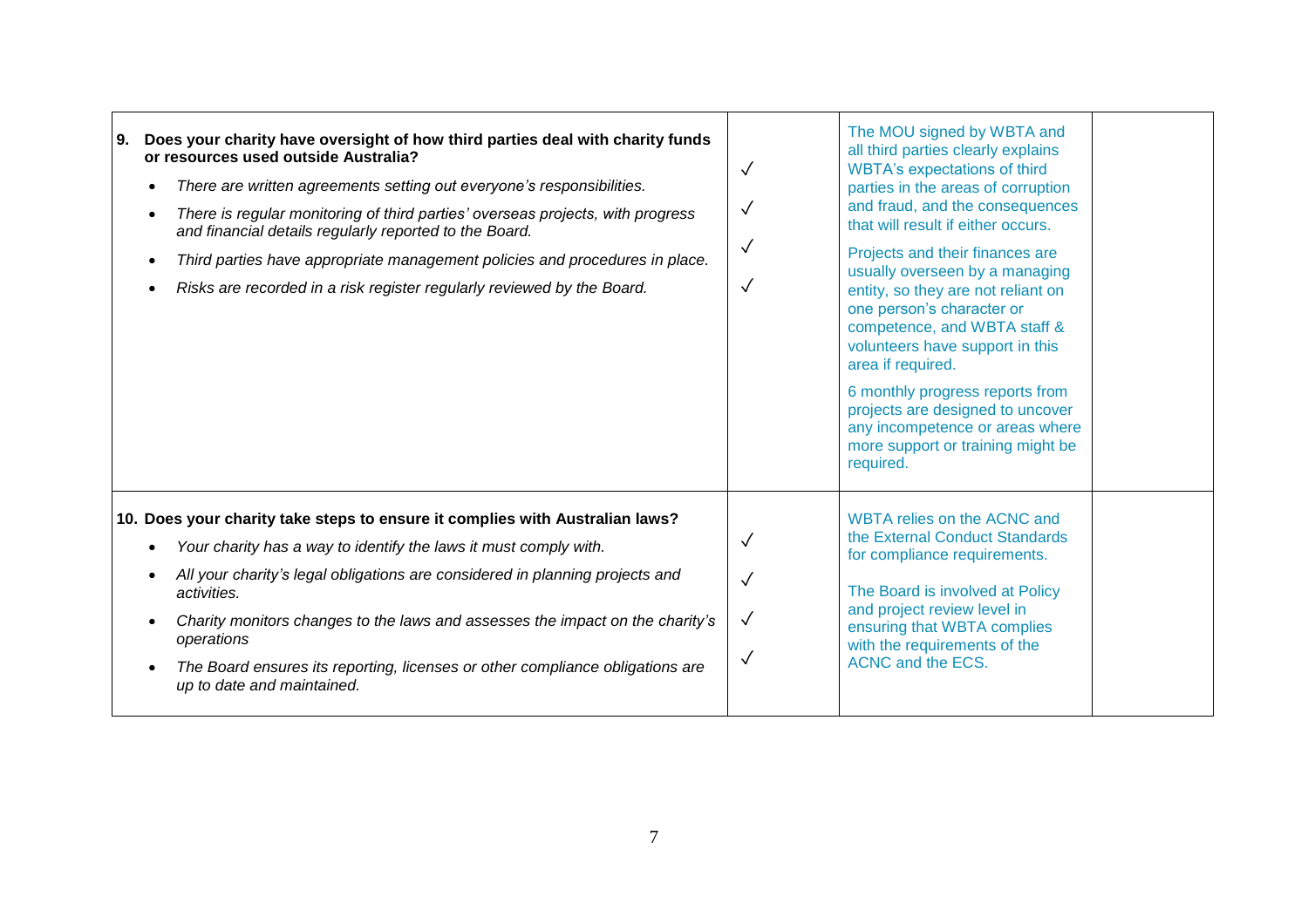# Self-evaluation for charities: Meeting your obligations as a charity operating overseas

## Part 2: External Conduct Standard 2

## External Conduct Standard 2: Annual review of overseas activities and record-keeping

[External Conduct Standard 2](https://www.acnc.gov.au/for-charities/manage-your-charity/governance-hub/acnc-external-conduct-standards/external-conduct-0) requires a charity to [obtain and keep records](https://www.acnc.gov.au/for-charities/manage-your-charity/obligations-acnc/keep-charity-records) necessary to prepare a summary (if requested) of its activities and expenditure outside Australia on a country-by-country basis for each financial year in which it:

- operates outside of Australia, or
- gives resources (including funds) to third parties for use outside Australia.

These records need to be complete, accurate and legible, prepared on a timely basis, kept in English or in a form that can be easily translated to English, and stored safely for at least seven years.

A charity can keep records in any format, including in electronic form, so long as specific information contained in the records is easy to find if a request is made.

For your other record keeping obligations, go to [acnc.gov.au/recordkeeping.](https://www.acnc.gov.au/recordkeeping)

| Questions for your charity, and examples of reasonable steps it can take<br><b>Response:</b><br><b>Yes/No/NA</b>                                                                                                                                                                                                                                                                                                                                                                                                                                                                                                                                                     |              | <b>Describe steps taken and</b><br>demonstrate evidence                                                                                                                                                                                                                                                                                                                                                            | <b>Is action</b><br>required? |
|----------------------------------------------------------------------------------------------------------------------------------------------------------------------------------------------------------------------------------------------------------------------------------------------------------------------------------------------------------------------------------------------------------------------------------------------------------------------------------------------------------------------------------------------------------------------------------------------------------------------------------------------------------------------|--------------|--------------------------------------------------------------------------------------------------------------------------------------------------------------------------------------------------------------------------------------------------------------------------------------------------------------------------------------------------------------------------------------------------------------------|-------------------------------|
| Does your charity keep records on its activities that allow a breakdown on a<br>country by country basis?<br>Your charity has records of how each of its activities outside Australia enabled<br>it to achieve its purposes<br>Your charity has recorded details of all expenditure relating to its activities<br>outside Australia, including that by third parties it works with.<br>Details of procedures and processes that your charity has in place for<br>countries.<br>Your charity keeps a record of all third parties it worked with outside Australia<br>including copies of written agreements, changes in personnel and any issues<br>that have arisen. | $\checkmark$ | Projects are reviewed every 2<br>years and written reports are<br>required every 6 months.<br>The MOU signed by WBTA and<br>all third parties clearly explains<br><b>WBTA's expectations of third</b><br>parties in the areas of corruption<br>and fraud, Whistleblowing,<br>Conflicts of Interest and the<br><b>Protection of Vulnerable</b><br>Persons, and the consequences<br>that will result if these occur. |                               |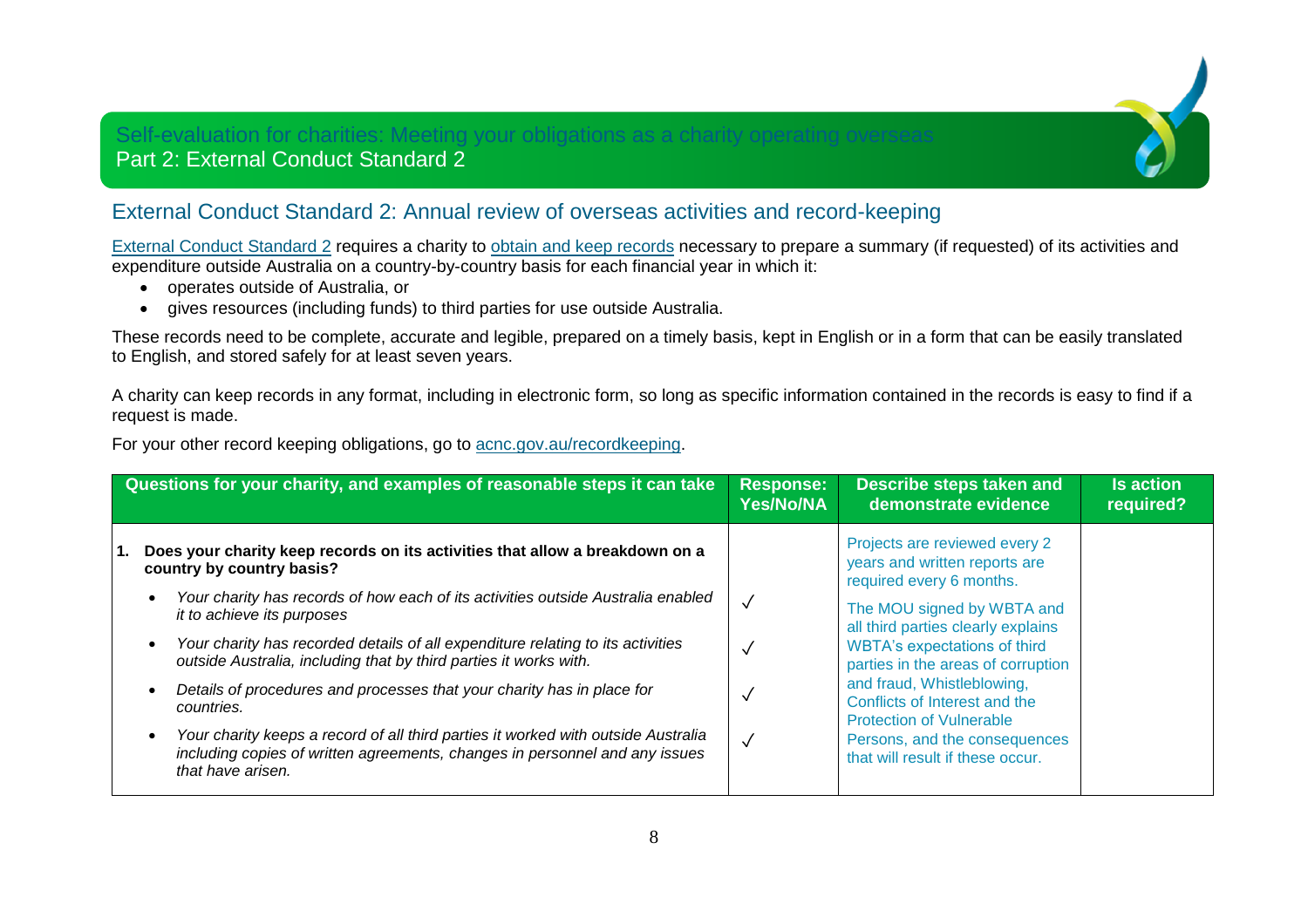|            | Your charity keeps records of decisions that are made regarding its operations<br>outside of Australia and specifically those that relate to issues raised regarding<br>inappropriate conduct or behavior towards its staff, third parties, volunteers or<br>beneficiaries.                                                                                                                                                                                                                                                                                                                  | $\checkmark$ | A Third Party Assessment Form<br>is completed for each Third<br>Party that WBTA engages with.                                                                                                                                                                                         |  |
|------------|----------------------------------------------------------------------------------------------------------------------------------------------------------------------------------------------------------------------------------------------------------------------------------------------------------------------------------------------------------------------------------------------------------------------------------------------------------------------------------------------------------------------------------------------------------------------------------------------|--------------|---------------------------------------------------------------------------------------------------------------------------------------------------------------------------------------------------------------------------------------------------------------------------------------|--|
| <u> 2.</u> | Does your charity have a system in place to ensure it meets its record<br>keeping obligations?<br>Your charity has completed the ACNC's record keeping checklist<br>The charity has policies/procedures on record-keeping that cover:<br>the records that are kept, how they are secured and who is<br>$\circ$<br>responsible;<br>how sensitive records are secured and who has authorised access;<br>$\circ$<br>and<br>the requirement for records to be kept for seven years.<br>O<br>Electronic records are regularly backed up and securely stored<br>Paper records are securely stored. |              | <b>Relevant policies are: Privacy</b><br>Policy, Data Protection and<br><b>Cyber Security Policy, Child &amp;</b><br><b>Vulnerable Persons Protection</b><br>Policy.<br>Record keeping for overseas<br>projects includes data<br>spreadsheets, assessment<br>forms, MYOB records, etc |  |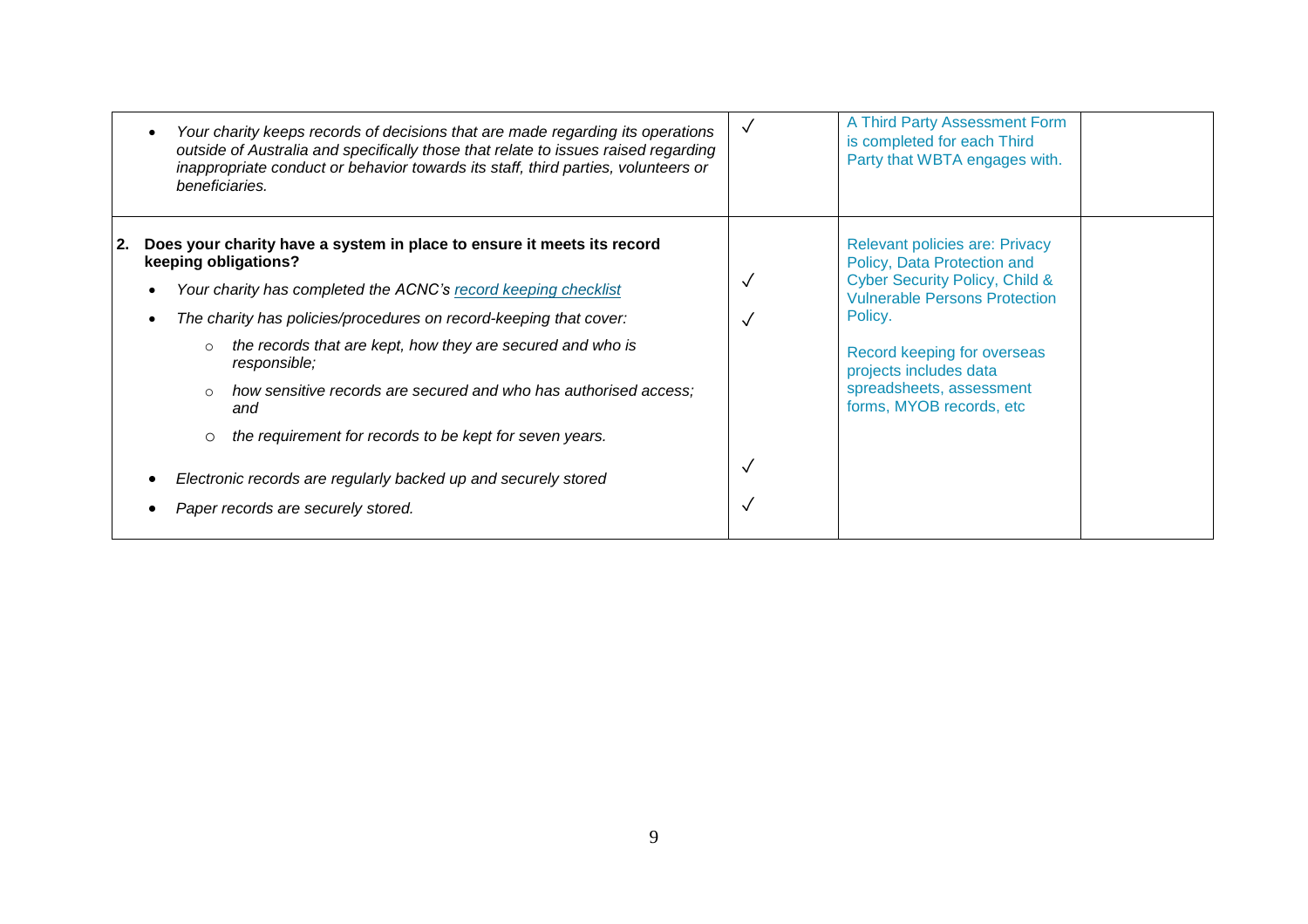## Self-evaluation for charities: Meeting your obligations as a charity operating overseas Part 3: External Conduct Standard 3

## External Conduct Standard 3: Anti-fraud and anti-corruption

[External Conduct Standard 3](https://www.acnc.gov.au/for-charities/manage-your-charity/governance-hub/acnc-external-conduct-standards/external-conduct-1) requires charities to take reasonable steps to:

- minimise any risk of corruption, [fraud,](https://www.acnc.gov.au/tools/topic-guides/fraud) bribery or other financial impropriety by its Responsible Persons, employees, volunteers and third parties outside Australia; and
- identify and document any perceived or actual [conflicts of interest](https://www.acnc.gov.au/tools/topic-guides/conflict-interest) for their employees, volunteers, third parties and Responsible Persons outside Australia.

|            | Questions for your charity, and examples of reasonable steps it can take                                                                                                                                                                                                                                                                                                                                                                                               | <b>Response:</b><br><b>Yes/No/NA</b> | <b>Describe steps taken and</b><br>demonstrate evidence                                                                                                                                                                                                                                                                                                                                                                                                | <b>Is action</b><br>required? |
|------------|------------------------------------------------------------------------------------------------------------------------------------------------------------------------------------------------------------------------------------------------------------------------------------------------------------------------------------------------------------------------------------------------------------------------------------------------------------------------|--------------------------------------|--------------------------------------------------------------------------------------------------------------------------------------------------------------------------------------------------------------------------------------------------------------------------------------------------------------------------------------------------------------------------------------------------------------------------------------------------------|-------------------------------|
| 1.         | Does your charity take proactive steps to prevent financial misconduct?<br>Your charity has established clear policies and adequate controls for proper<br>and ethical financial management.<br>Policies and procedures for financial management are communicated<br>throughout the charity and to relevant stakeholders.<br>Staff involved in fundraising, managing money or reporting are supervised.<br>Financial delegations are clearly articulated and recorded. | √<br>√                               | The WBTA Fraud &<br><b>Mismanagement Prevention</b><br>Policy, and the WBTA Code of<br>Conduct that all staff &<br>volunteers must sign, contribute<br>to the prevention of fraud,<br>bribery or financial impropriety<br>within WBTA.<br>All WBTA staff & volunteers are<br>vetted comprehensively, and<br>safeguards are in place to<br>prevent mishandling of finances.<br><b>External auditing of WBTA's</b><br>finances is regularly carried out. |                               |
| <u> 2.</u> | Does your charity have a process to detect fraud or other financial<br>misconduct?                                                                                                                                                                                                                                                                                                                                                                                     |                                      | The Whistleblower Policy<br>contributes to the prevention of                                                                                                                                                                                                                                                                                                                                                                                           |                               |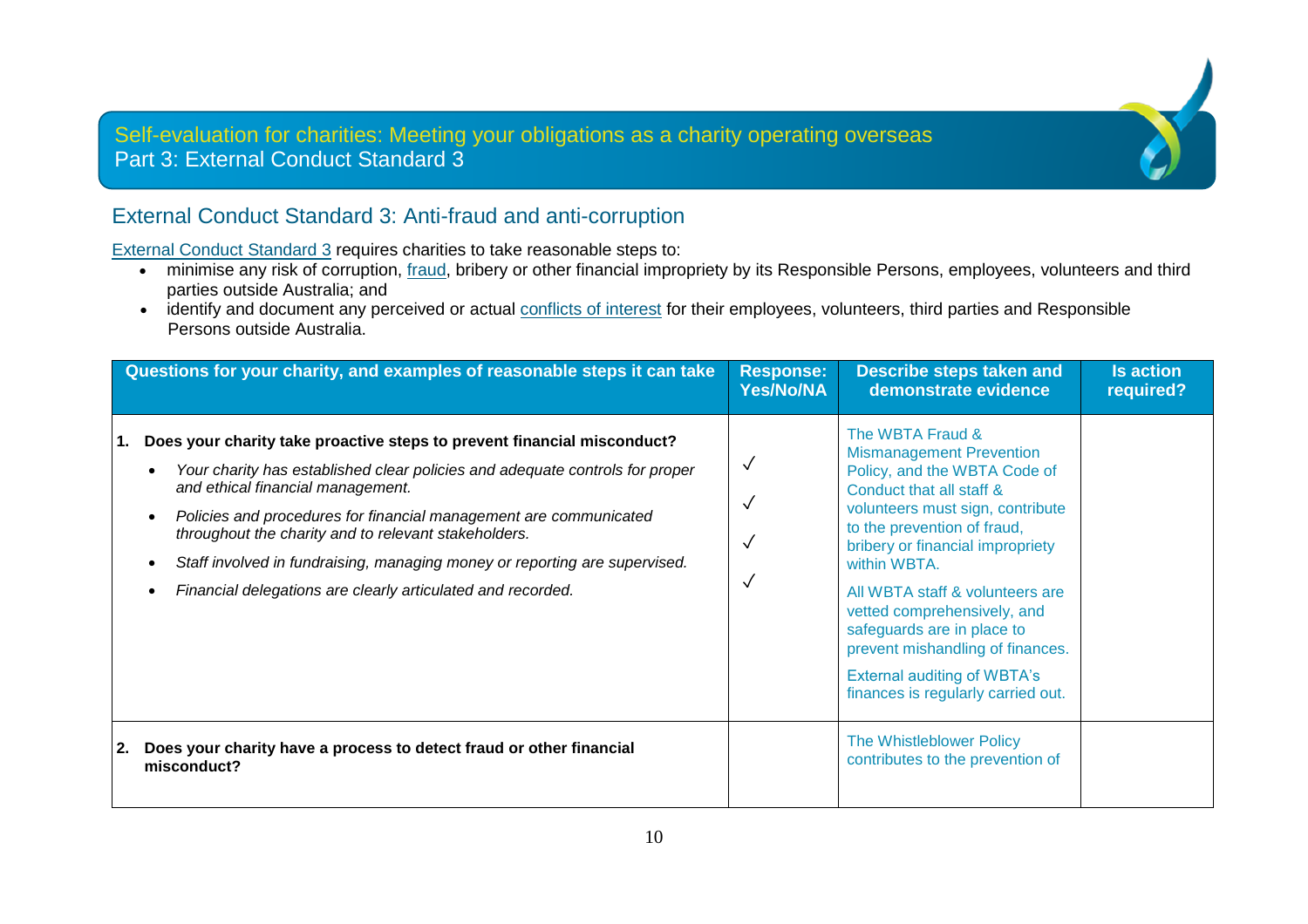|    | Financial statements are regularly checked for inconsistencies or<br>inaccuracies.<br>Your charity's staff are trained to identify warning signs that may indicate<br>financial wrongdoing.<br>Your charity has processes allowing staff, volunteers and beneficiaries to<br>report suspected wrongdoing without fear, recrimination or disadvantage.                                                                                                                                                                                                                                                                                                                                       | $\checkmark$<br>$\checkmark$<br>$\checkmark$                                 | fraud, bribery or financial<br>impropriety within WBTA.<br>All WBTA staff & volunteers are<br>vetted comprehensively, and<br>safeguards are in place to<br>prevent mishandling of finances.<br><b>External auditing of WBTA's</b><br>finances is regularly carried out.                                                                           |  |
|----|---------------------------------------------------------------------------------------------------------------------------------------------------------------------------------------------------------------------------------------------------------------------------------------------------------------------------------------------------------------------------------------------------------------------------------------------------------------------------------------------------------------------------------------------------------------------------------------------------------------------------------------------------------------------------------------------|------------------------------------------------------------------------------|---------------------------------------------------------------------------------------------------------------------------------------------------------------------------------------------------------------------------------------------------------------------------------------------------------------------------------------------------|--|
| 3. | Does your charity take steps to minimise risks of fraud and financial<br>misconduct by the third parties it collaborates with?<br>Third parties' activities are monitored through regular progress reports and<br>updates.<br>Third parties have policies and procedures to minimise risks.<br>staff, volunteers and beneficiaries can report suspected wrongdoing without<br>fear, recrimination or disadvantage.                                                                                                                                                                                                                                                                          | $\checkmark$<br>$\checkmark$<br>$\sqrt{}$                                    | Projects are reviewed every 2<br>years and written reports are<br>required every 6 months.<br>All third parties are required to<br>adopt the Whistleblower Policy<br>and sign an MOU with WBTA,<br>which contribute to the<br>prevention of fraud, bribery or<br>financial impropriety.                                                           |  |
| 4. | Does your charity have a process for identifying and documenting conflicts<br>of interest?<br>Your charity has a policy to manage conflicts of interest, including a clear<br>definition of what a conflict of interest is and who is covered.<br>All relevant people are made aware of the charity's conflict of interest policy,<br>and about how they can inform the charity of any actual or potential conflicts.<br>Conflicts of interest are addressed when selecting third parties, or when<br>starting a new project or activity.<br>Conflicts of interest are a standing agenda item at board meetings.<br>Your charity keeps a register where conflicts of interest are recorded. | $\checkmark$<br>$\checkmark$<br>$\checkmark$<br>$\checkmark$<br>$\checkmark$ | <b>WBTA has a Conflict of Interest</b><br>Policy.<br>The Project Application form<br>requires applicants to disclose<br>any possible conflicts of interest<br>regarding the proposed project.<br>Responsibilities around<br>identifying and managing<br>conflicts of interest are set out in<br>the MOU signed by WBTA and<br>that third parties. |  |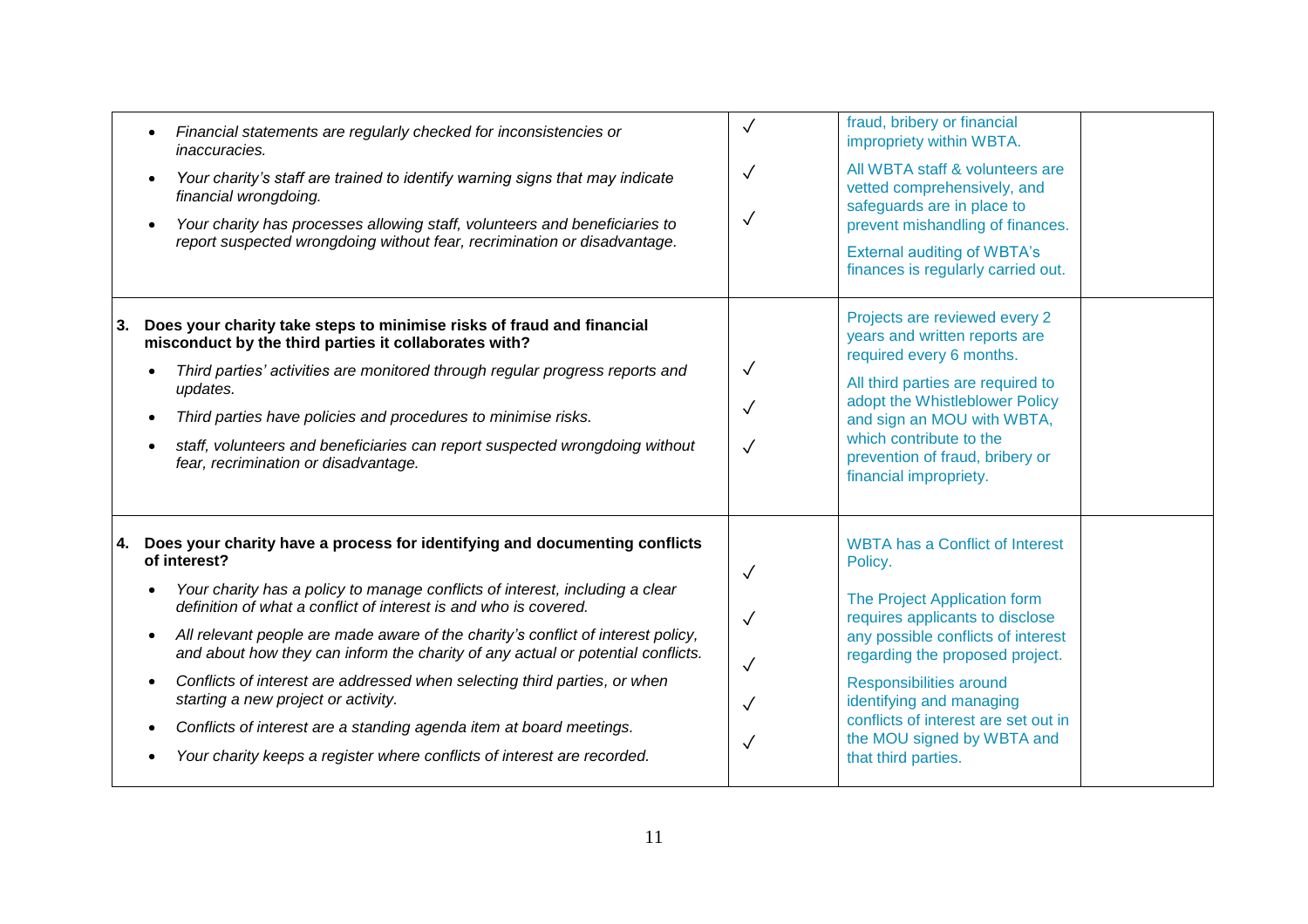|  |  | 6 monthly project reviews help<br><b>WBTA</b> identify potential conflicts<br>of interest. |  |
|--|--|--------------------------------------------------------------------------------------------|--|
|--|--|--------------------------------------------------------------------------------------------|--|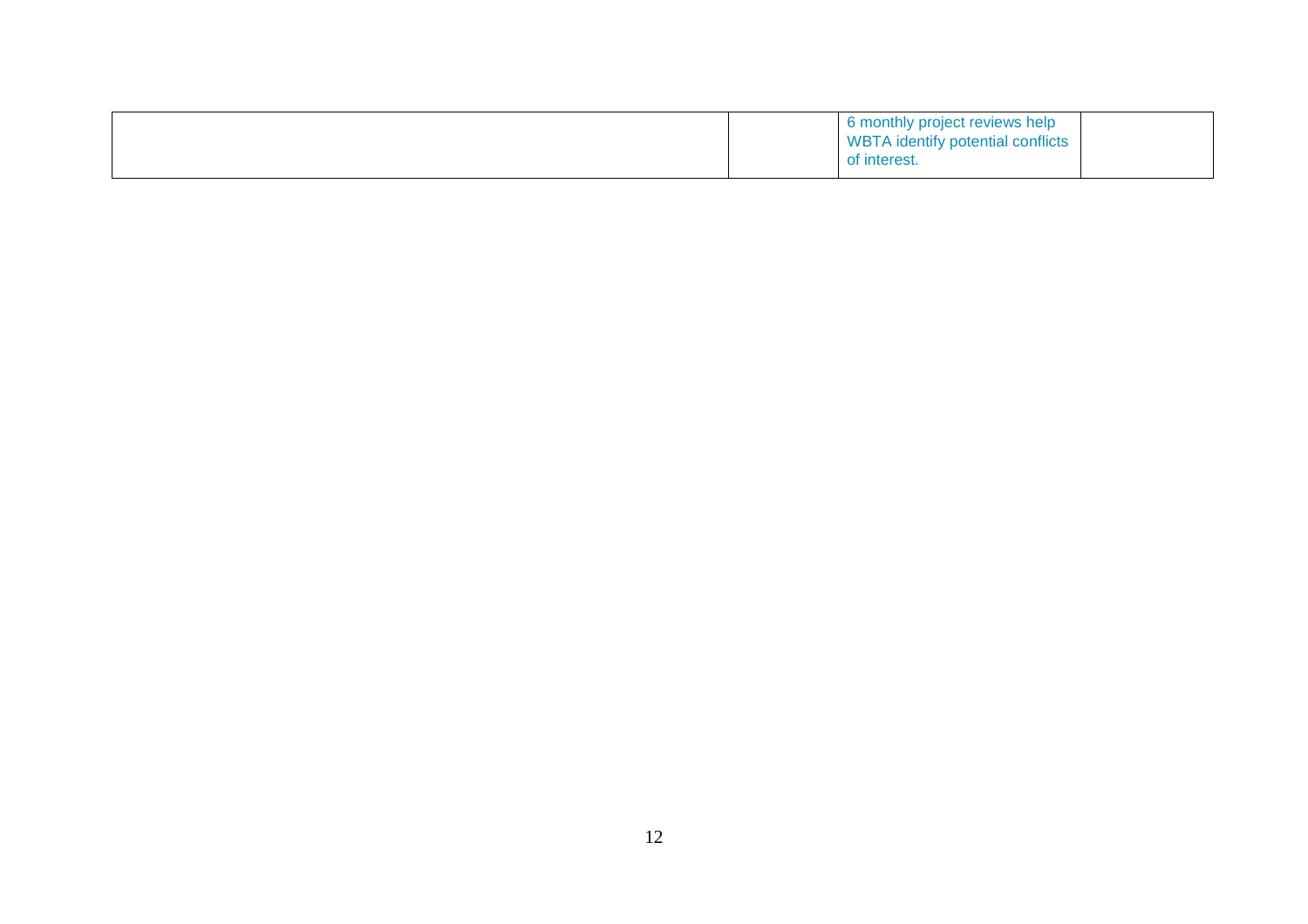## Self-evaluation for charities: Meeting your obligations as a charity operating overseas Part 4: External Conduct Standard 4



[External Conduct Standard 4](https://www.acnc.gov.au/for-charities/manage-your-charity/governance-hub/acnc-external-conduct-standards/external-conduct-2) requires charities to take reasonable steps to ensure the safety of [vulnerable persons](https://www.acnc.gov.au/tools/topic-guides/vulnerable-persons-or-people) overseas, to the extent that they are:

- being provided with services, or accessing benefits under programs provided by the charity (whether directly or through collaboration with a third party); or
- engaged by the charity, or a third party in collaboration with the charity, to provide services or benefits on behalf of the charity or third party.

Vulnerable persons are defined as a people aged under 18 or other individuals who may be unable to take care of themselves or are unable to protect themselves against harm or exploitation.

An individual may be unable to take care of themselves because of their age, an illness, trauma, disability, or some other disadvantage. Vulnerability may be either temporary or ongoing.

| Questions for your charity, and examples of reasonable steps it can take                                                                     |  | Describe steps taken and<br>demonstrate evidence                      | <b>Is action</b><br>required? |
|----------------------------------------------------------------------------------------------------------------------------------------------|--|-----------------------------------------------------------------------|-------------------------------|
| Does your charity communicate its commitment to protecting vulnerable<br>people?                                                             |  | <b>Child &amp; Vulnerable Persons</b><br><b>Protection Policy</b>     |                               |
| Your charity has a policy committing its staff, volunteers, third parties and<br>visitors to protect vulnerable people.                      |  | <b>WBTA Code of Conduct must be</b><br>signed by all members & staff. |                               |
| Your charity has a code of conduct setting out appropriate and inappropriate<br>behaviors.                                                   |  | Whistleblower Policy - the MOU<br>requires that all Third Parties     |                               |
| All staff, volunteers, third parties and visitors are aware of their responsibility to<br>report any suspected abuse within the charity.     |  | either have their own ECS<br>compliant Whistleblower Policy,          |                               |
| Robust controls are in place to ensure vulnerable people's privacy is protected,<br>particularly when using images and personal information. |  | OR agree to adopt the                                                 |                               |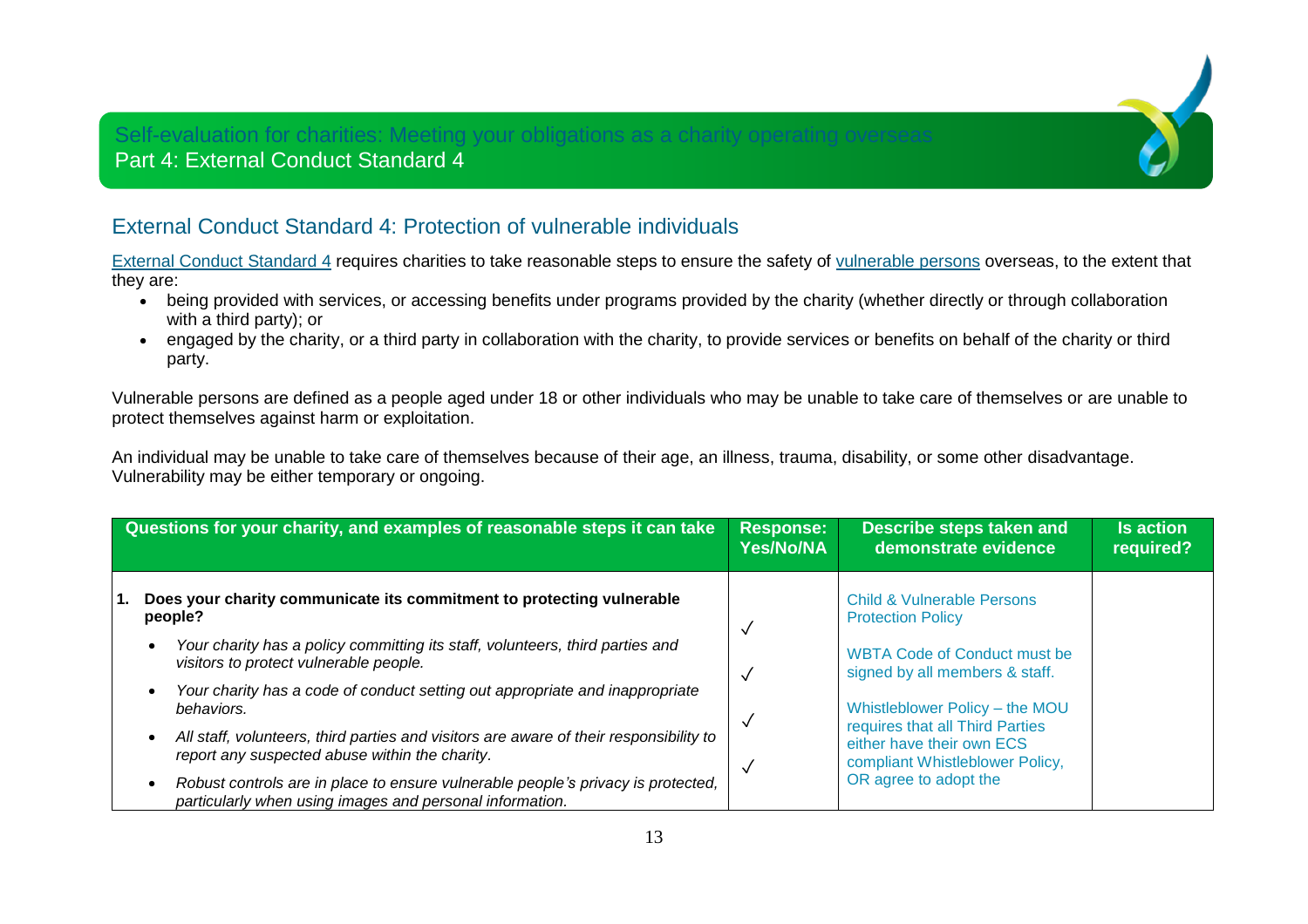| Your charity's staff, volunteers, beneficiaries and third parties know how to<br>recognise when someone may become vulnerable.                                                                                                                                                                                                                                                                                                                                                                                                 | $\checkmark$                              | Whistleblower Policy provided by<br>WBTA.<br>All WBTA members & staff are<br>required to have child protection<br>training.<br><b>WBTA Child Protection</b><br><b>Professional Behaviours list is</b><br>attached to the MOU and must be<br>agreed to by all Third Parties.<br><b>Child &amp; Vulnerable Persons</b><br>Protection (CVPP) Policy - the<br>MOU requires that all Third<br>Parties either have their own<br><b>CVPP Policy (provided it is ECS)</b><br>compliant), OR agree to adopt the<br>CVPP Policy provided by WBTA.<br>The recognition of vulnerable<br>persons is covered in the WBTA<br>compulsory training. The MOU<br>gives a definition of vulnerable<br>persons. |
|--------------------------------------------------------------------------------------------------------------------------------------------------------------------------------------------------------------------------------------------------------------------------------------------------------------------------------------------------------------------------------------------------------------------------------------------------------------------------------------------------------------------------------|-------------------------------------------|--------------------------------------------------------------------------------------------------------------------------------------------------------------------------------------------------------------------------------------------------------------------------------------------------------------------------------------------------------------------------------------------------------------------------------------------------------------------------------------------------------------------------------------------------------------------------------------------------------------------------------------------------------------------------------------------|
| Does your charity take steps to ensure the suitability of staff, volunteers and<br>2.<br>contractors working with vulnerable people?<br>Thorough recruitment procedures, including appropriate background checks,<br>are in place.<br>Staff, volunteers and contractors are suitably qualified to work with vulnerable<br>people and are properly supervised when doing so.<br>Staff, volunteers and contractors are given training to understand their<br>responsibilities with identifying and protecting vulnerable people. | $\checkmark$<br>$\sqrt{}$<br>$\checkmark$ | WBTA thoroughly vets its own<br>staff & volunteers. WBTA staff<br>must have a current Working with<br>Children Check, sign the Code of<br>Conduct and undergo in-house<br>Child Protection training.<br><b>WBTA's Child Protection</b><br><b>Professional Behaviours clearly</b><br>sets out how staff & volunteers                                                                                                                                                                                                                                                                                                                                                                        |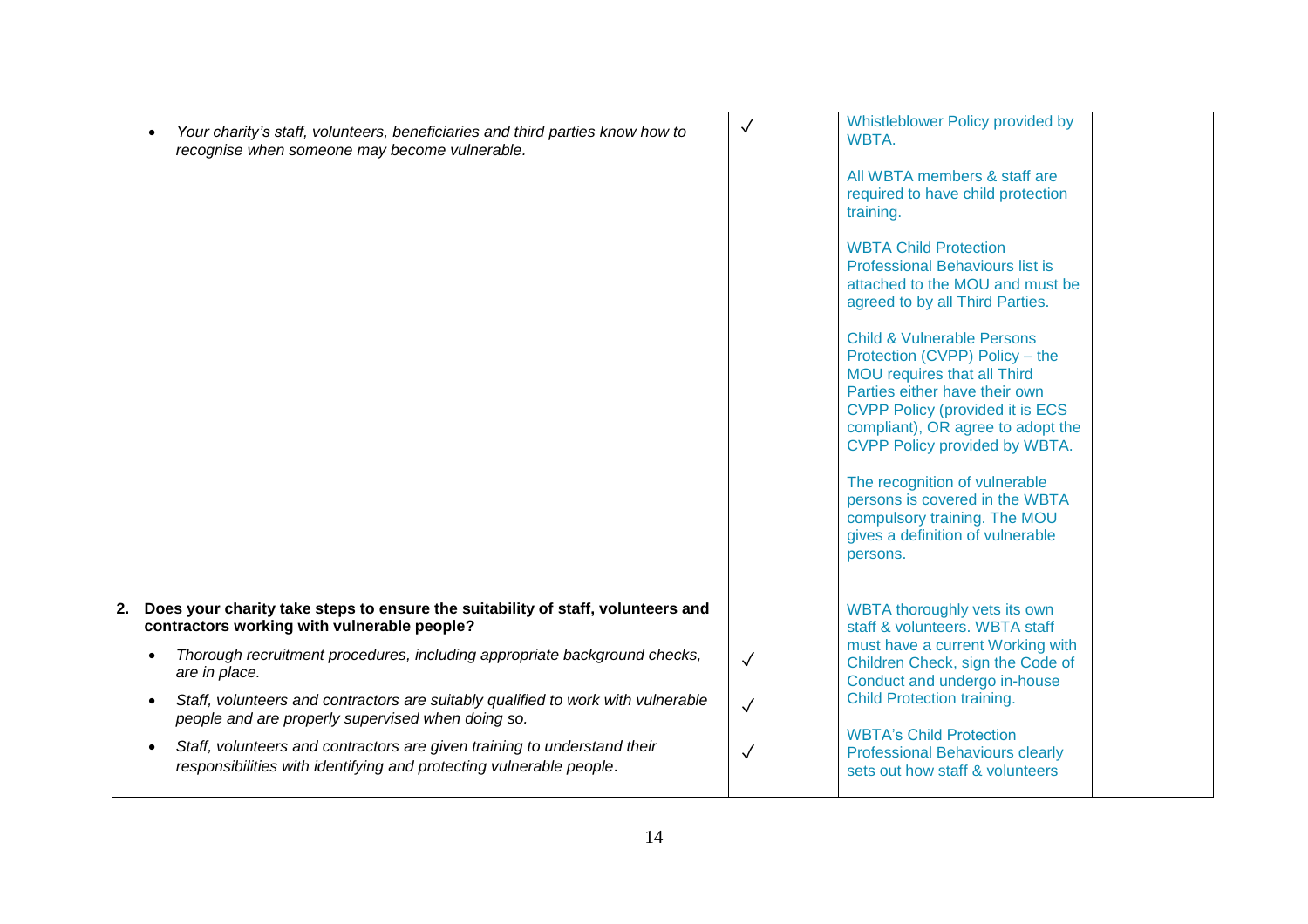|    |                                                                                                                                                                                                                                                                                                                                                                                |                              | are to behave when in a position<br>of responsibility over children.<br>The Application Form requires<br>confirmation that no-one involved<br>in the project has a record of past<br>child abuse.                                                                                        |  |
|----|--------------------------------------------------------------------------------------------------------------------------------------------------------------------------------------------------------------------------------------------------------------------------------------------------------------------------------------------------------------------------------|------------------------------|------------------------------------------------------------------------------------------------------------------------------------------------------------------------------------------------------------------------------------------------------------------------------------------|--|
| 3. | Does your charity have a process for identifying and managing complaints,<br>concerns or issues promptly and appropriately?<br>Confidential complaints procedures are in place and can be accessed by all<br>vulnerable persons, as well as staff, volunteers and third parties.<br>Your charity deals with complaints or concerns appropriately, sensitively and<br>promptly. | $\checkmark$<br>$\sqrt{}$    | Whistleblower Policy - the MOU<br>requires that all Third Parties<br>either have their own<br>Whistleblower Policy (provided it<br>is ECS compliant), OR agree to<br>adopt the Whistleblower Policy<br>provided by WBTA.                                                                 |  |
| 4. | Does your charity ensure it complies with laws and reporting requirements<br>related to safeguarding?<br>Your charity meets safeguarding requirements, or relevant minimum<br>standards, set forth in the host country's laws and policies as well as in<br>Australian laws.                                                                                                   | $\checkmark$                 | The Application Form makes it<br>clear that WBTA and its projects<br>need to conform to Australian and<br>international laws.<br>We assume that Australian<br>safeguarding minimum standards<br>are as high as, if not higher than,<br>those of all countries where we<br>have projects. |  |
| 5. | Does your charity take steps to ensure the safety of vulnerable people<br>engaged by the charity or third party?<br>Your charity regularly assesses the occupational health and safety of all<br>workers and takes steps to address concerns.<br>Staff and volunteers working overseas can access suitable housing, food,<br>insurance, medical services and communications.   | $\checkmark$<br>$\checkmark$ | Health and safety is addressed in<br>the Project Application Form.<br>The Half Yearly Project Report<br>Form asks if there have been any<br>problems in the area of Health<br>and Safety.                                                                                                |  |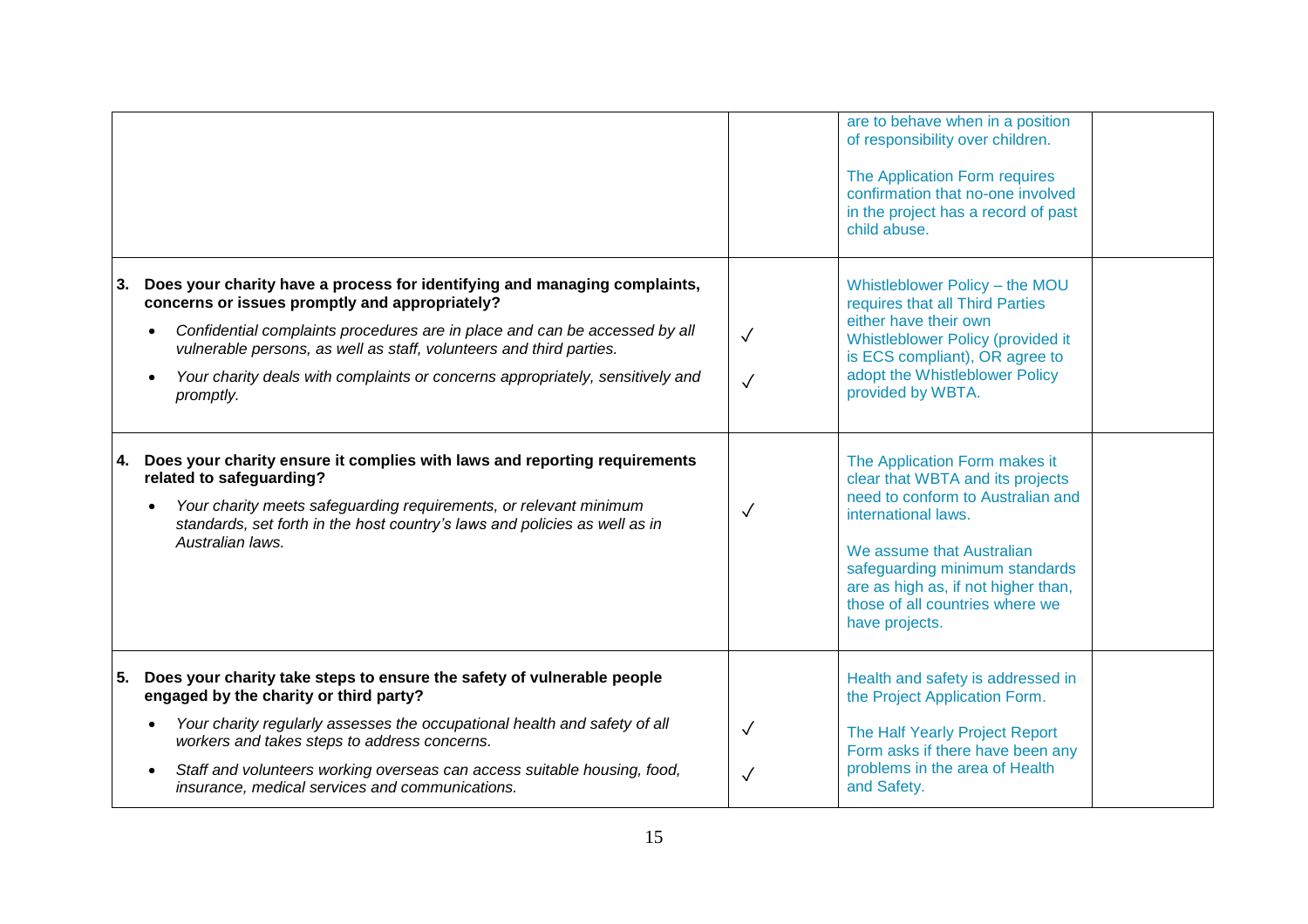|      | Your charity establishes an emergency exit plan for staff and volunteers<br>working in conflict zones or other dangerous locations, and also appropriately<br>communicates the plan.                                                                                                                                                                                                                                                                                                                                                               |                                                                                                                                                                                                                                                                                                            |
|------|----------------------------------------------------------------------------------------------------------------------------------------------------------------------------------------------------------------------------------------------------------------------------------------------------------------------------------------------------------------------------------------------------------------------------------------------------------------------------------------------------------------------------------------------------|------------------------------------------------------------------------------------------------------------------------------------------------------------------------------------------------------------------------------------------------------------------------------------------------------------|
| l 6. | Does your charity take steps to ensure the third parties it collaborates with<br>have a commitment to protecting vulnerable people?<br>When selecting third parties, your charity considers their past record of<br>keeping vulnerable persons safe.<br>Your charity ensures third parties it works with hold appropriate and current<br>licenses to conduct activities with vulnerable people.<br>Your charity ensures third parties have appropriate management policies and<br>procedures in place that deal with protecting vulnerable people. | In the Application Form the third<br>party is asked if it is able to adopt<br><b>WBTA's Child Protection</b><br><b>Professional Behaviours.</b><br>The Application Form asks if the<br>workers involved with the project<br>have a record of past child abuse<br>of any kind.<br>The Application Form asks |
|      |                                                                                                                                                                                                                                                                                                                                                                                                                                                                                                                                                    | whether staff/volunteers have<br>current required licenses or<br>certificates to be able to work with<br>children and/or vulnerable people.                                                                                                                                                                |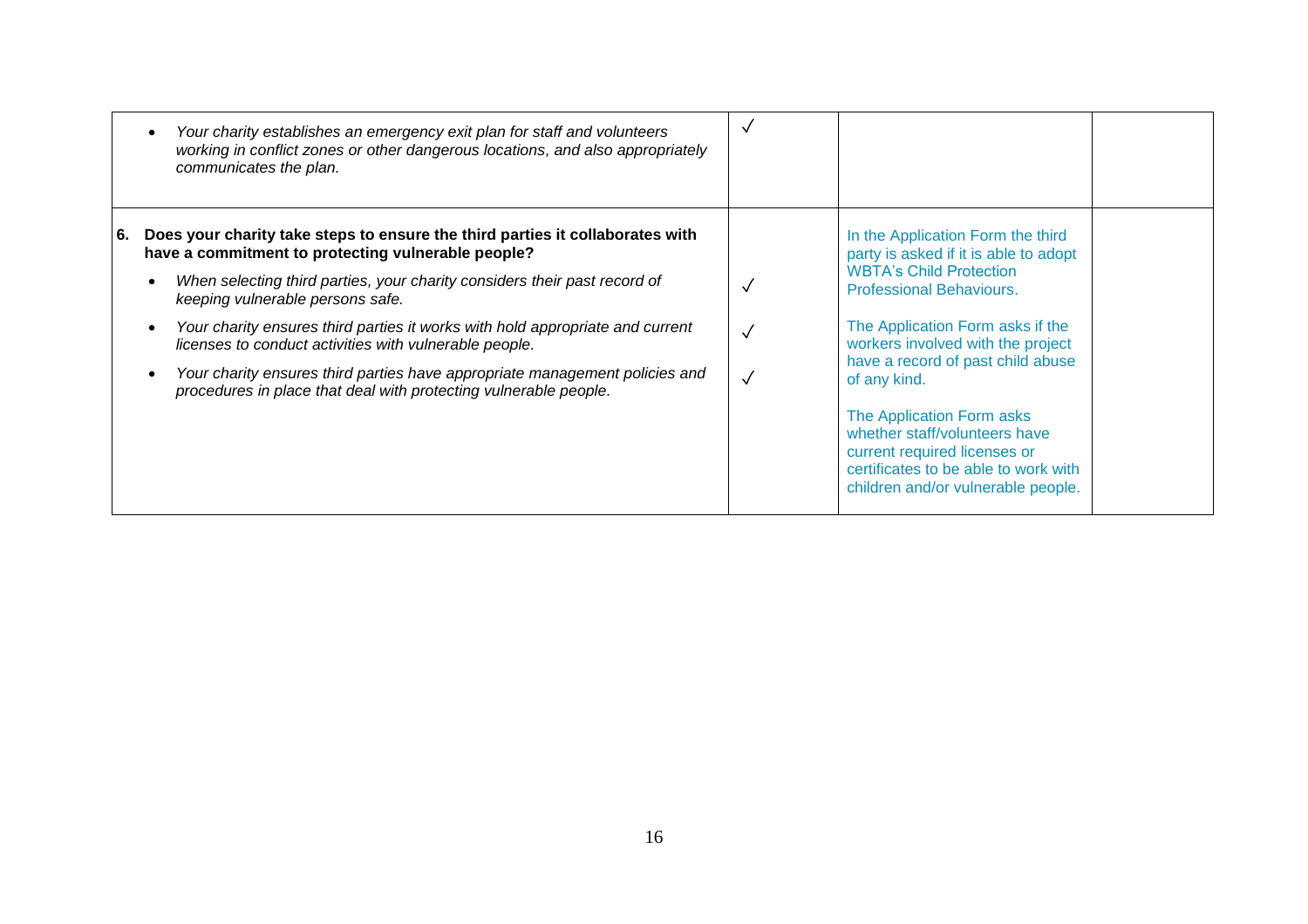Self-evaluation for charities: Meeting your obligations as a charity operating overseas Part 5: Action Plan

| <b>Action Item</b> | <b>Issue</b>                                                                 | <b>Action required</b>                                               | <b>Timeframe</b> | <b>Assigned to</b> |
|--------------------|------------------------------------------------------------------------------|----------------------------------------------------------------------|------------------|--------------------|
| Example: Item      | Our annual review of activities outside<br>Australia has not been completed. | Complete the review, discuss any<br>issues at board/committee level. | 1 July 20XX      | CEO                |
|                    |                                                                              |                                                                      |                  |                    |
|                    |                                                                              |                                                                      |                  |                    |
|                    |                                                                              |                                                                      |                  |                    |
|                    |                                                                              |                                                                      |                  |                    |
|                    |                                                                              |                                                                      |                  |                    |
|                    |                                                                              |                                                                      |                  |                    |